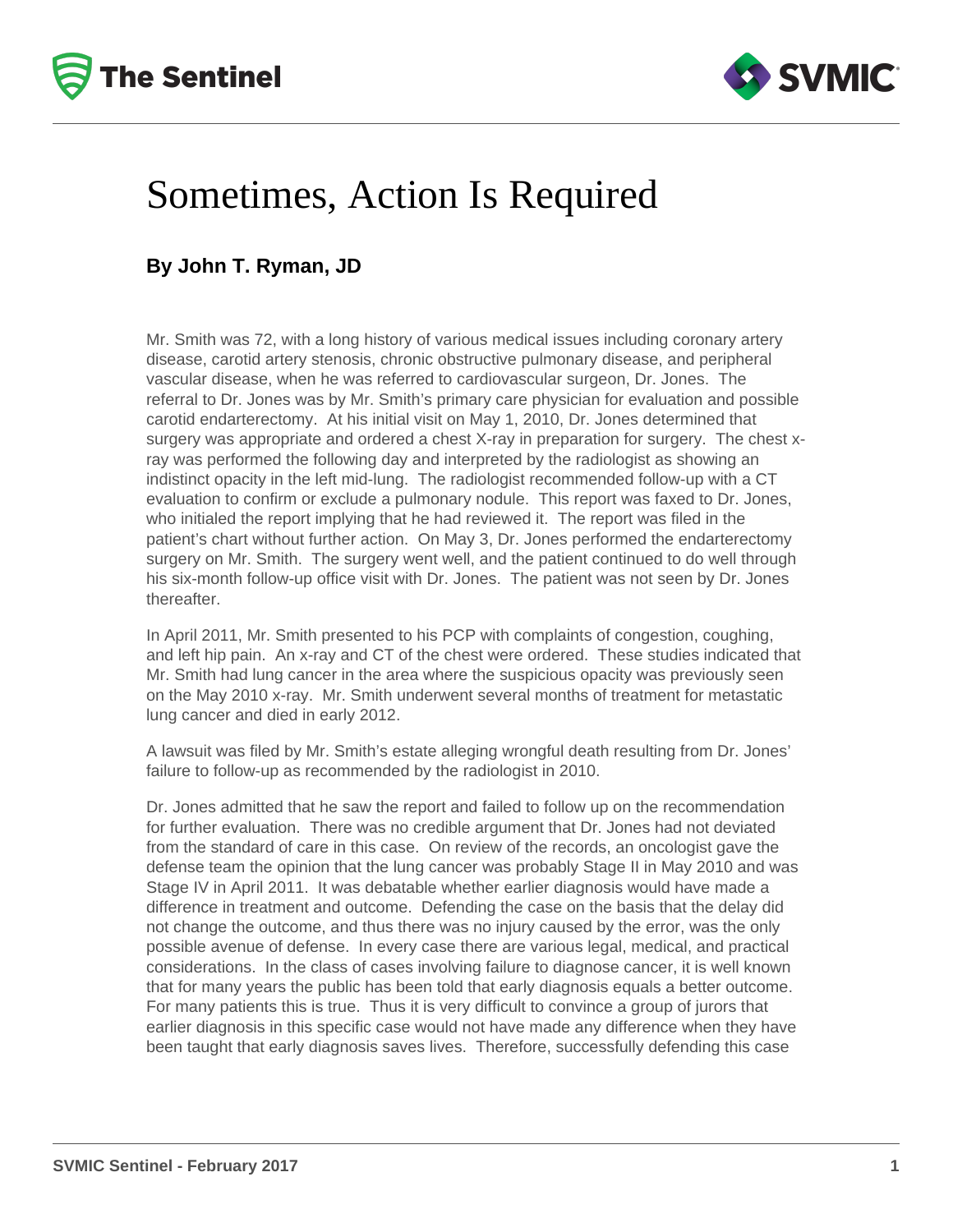



based on causation was going to be difficult.

In his care of this patient, Dr. Jones initialed the chest x-ray report indicating that he had read its content and that he did not believe any further action was warranted. The report, which indicated further follow-up was needed as to the distinct opacity in the lung, could not be overcome. The plaintiff was able to paint a picture that this finding was simply ignored or not appreciated by Dr. Jones, leaving the consequences of Dr. Jones' failure to fall upon the patient. Findings in radiological reports that suggest further follow-up is needed, require action by the reviewing physician in order to be defensible under the standard of care. Otherwise, convincing a jury that the failure to follow-up did not cause an injury to the patient will be the only chance that the provider has to escape liability. Such cases are challenging for the defendant. In this particular case, Dr. Jones gave his consent to settle, and it was settled.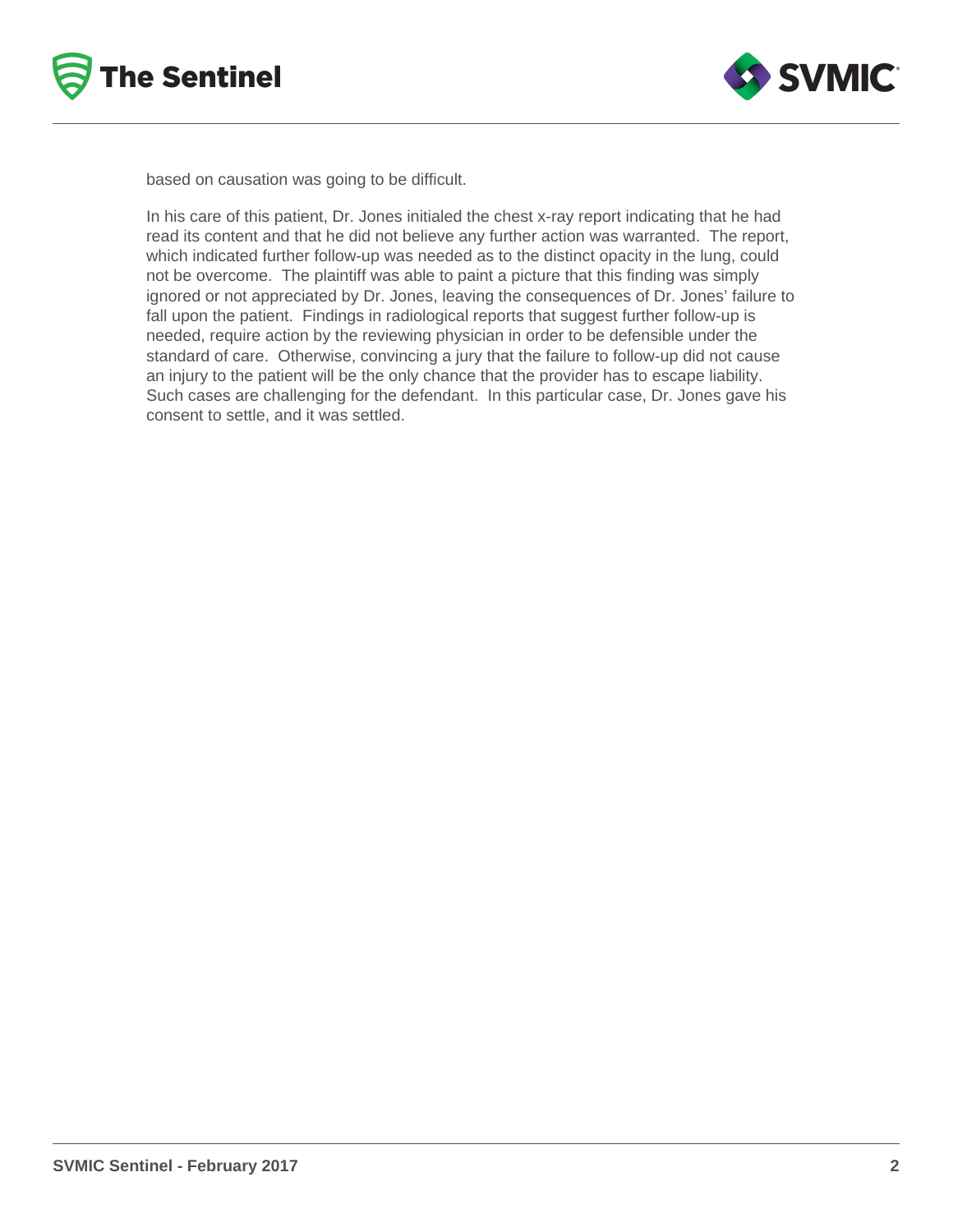# 2017 Risk Education Programs

By

This year's live Risk Education seminars use real-life experiences and situations as teaching tools for you and your staff. Registration will be open soon!

"Practicing on the Grid" is presented by Justin Joy, JD, CIPP, an attorney with Lewis, Thomason, King, Krieg & Waldrop, P.C. in Memphis, Tennessee, and Jeffrey Woods, JD, the Director of Risk Education at SVMIC. The purpose of this seminar is to discuss the legalities and risks associated with the use of telemedicine, electronic health records (EHR) and patient portals, as well as provide an overview of current cyber liability issues in the medical profession.

"Lessons Learned from Malpractice Claims" is presented by F. Laurens "Larry" Brock, a partner in the Nashville and Chattanooga offices of Adams and Reese. This program examines actual cases and will focus on top risks from the perspective of a medical malpractice trial lawyer including electronic records, patient interaction, informed consent, scope of practice, vicarious liability and documentation.

Either of these programs qualify physician policyholders for a 10% premium credit as well as CME/AMA Category 1 Credits™. A complete listing of your 2017 Risk Education offerings will be arriving in your mailboxes and on [www.svmic.com](https://www.svmic.com/Home/) soon!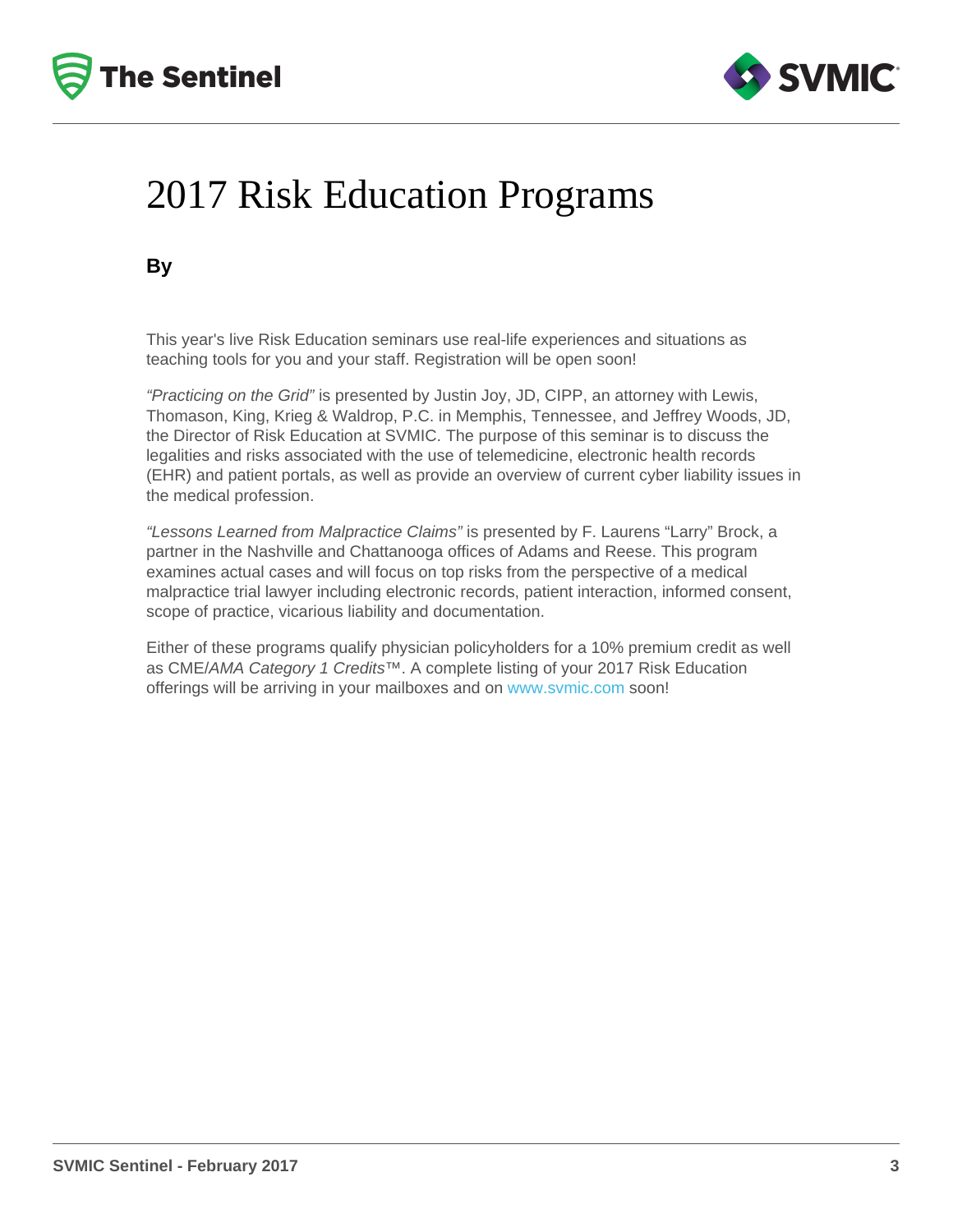



## Pain Management Compliance in Tennessee

### **By Justin Joy, JD, CIPP**

Physicians and advanced practice providers managing chronic pain should be aware of the changes to the Tennessee Chronic Pain Guidelines which are posted on the licensing board websites. For ease of identifying the changes, a copy of the guidelines is available on SVMIC's website (www.svmic.com). Notable changes include new assessment tools, Non-Opioid therapies appendix and an updated urine drug testing appendix.

Owners of Pain Clinics in Tennessee have new guidelines outlining the requirements of the Medical Director, pain management specialist and clinic owners. Notably, the guidelines state: Medical directors and pain specialists should have a direct and supervisory role in the care of their pain patients. Direct involvement in care includes:

- 1. If the plan of care is initiated by a nurse practitioner or physician assistant, the medical director or the pain specialist should see the new patient within 30 days of the initial evaluation when opioids are a part of the plan of care. The medical director must be actively involved in ongoing patient care.
- 2. Medical directors are responsible for establishing and documenting a system of medical oversight that ensures at least an annual face to face visit with the medical director and/or pain specialist for opioid management.

Additionally, there are new "Pain Medicine Clinic Effective Practices" for establishing quality of care which may be used during review or evaluation of a pain clinic's practices. Examples of best practices are outlined in the following categories:

- Individualized interdisciplinary care is provided with clinically appropriate and timely adjustments.
- There is evidence of effective care coordination.
- There is evidence of timely screening for substance use disorder and referral as clinically appropriate.
- Functional outcomes are used as the primary measure of success of treatment.
- There is ongoing emphasis on patient education.
- Naloxone is prescribed for patients at higher risk for overdose or overdose death.
- There is evidence of compliance with legal requirements for licensed pain medicine clinics.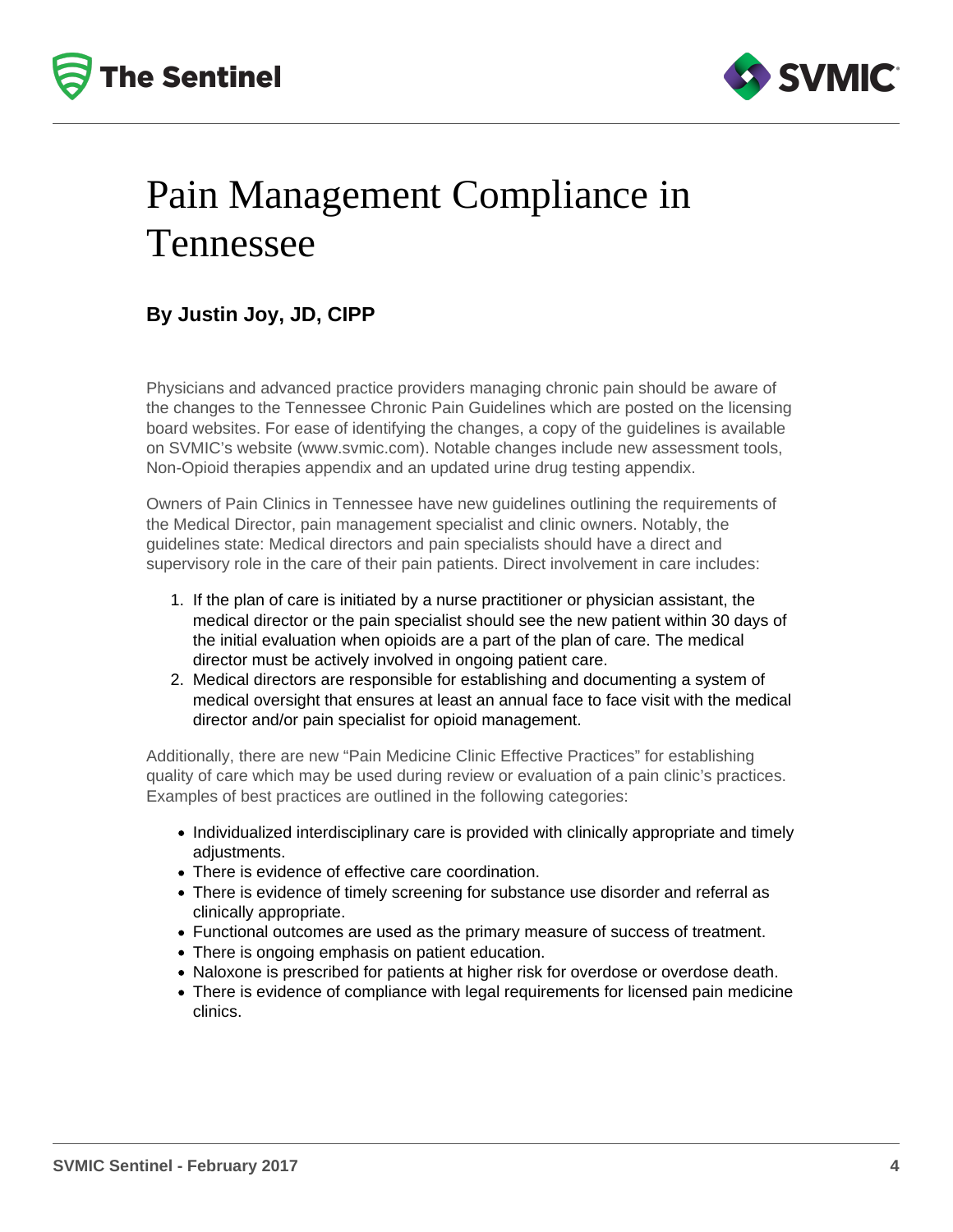



#### Changes in Federal Alcohol & Drug Abuse Regulations

Providers offering alcohol and drug abuse treatment should also be aware of a recent change in the federal Confidentiality of Alcohol and Drug (A&D) Abuse Patient Records regulations. There were a number of changes implemented in the final rule with an effective date of February 17, 2017. The changes were intended to update and modernize the nearly 30-year old regulations and to "facilitate information exchange within new health care models while addressing the legitimate privacy concerns of patients seeking treatment for a substance use disorder."

Given the sensitivity of the information contained in these records, the regulations at 42 CFR Part 2 provide more stringent privacy protection than many other health privacy laws, including HIPAA. Regarding the changes to these confidentiality provisions, the new regulations permit a patient to consent to the disclosure of their information using a general designation (e.g., "my healthcare providers") in certain circumstances. This revision is intended accommodate patients being treated in integrated health care systems but patients are not required to permit such categorical disclosures. For patients who have agreed to a general disclosure designation, patients can request a list of entities to whom their information has been disclosed to. The regulations have also been updated and modernized to address both paper and electronic documentation. Providers subject to the 42 CFR Part 2 Rules should remember that, unlike medical records under HIPAA, disclosures of A&D records must be accompanied by a notice regarding the prohibition on re-disclosure of the records. The A&D record rules also have a specific disclosure form content requirement.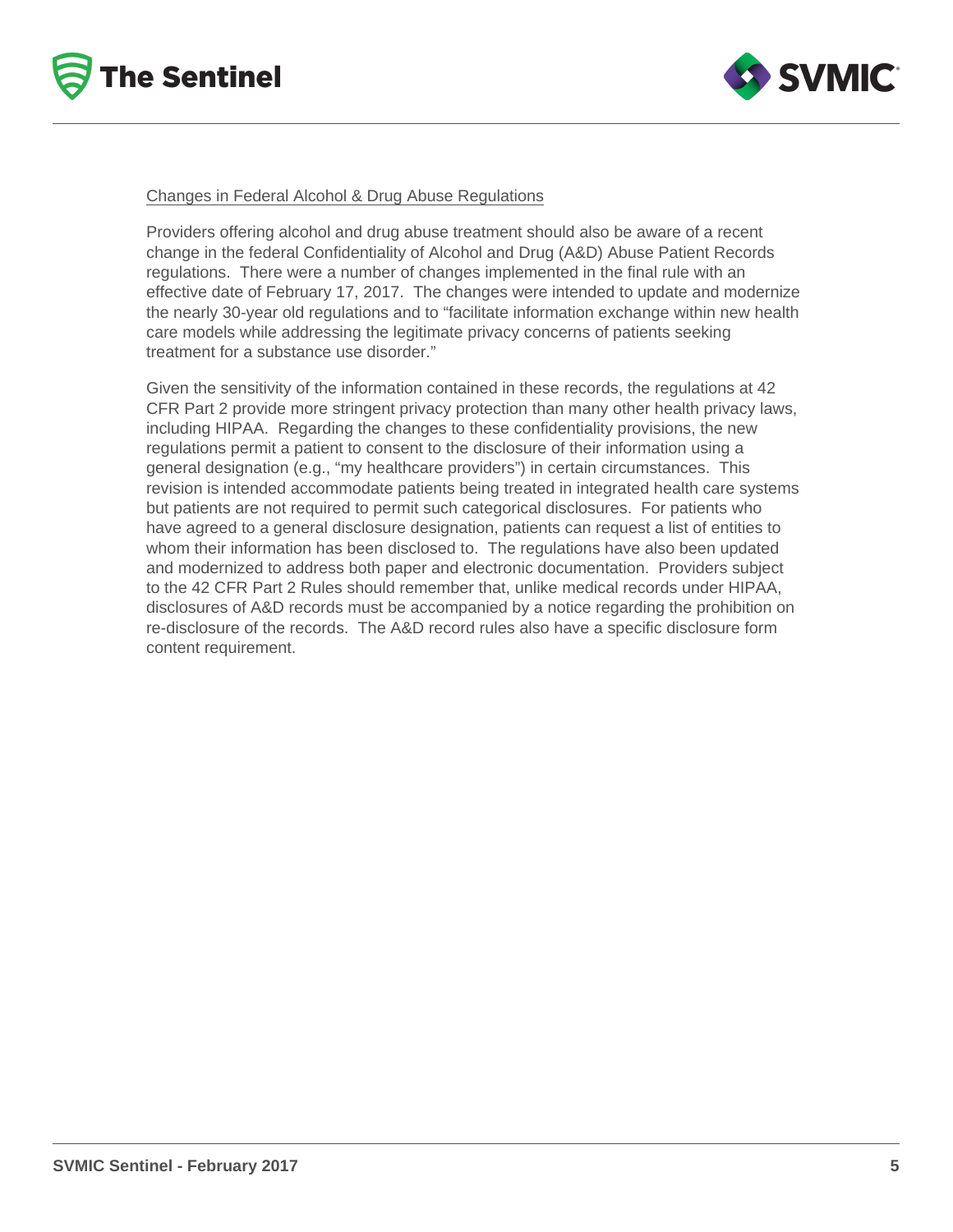## MU Payments: Not Too Late for Medicaid

#### By Elizabeth Woodcock, MBA, FACMPE, CPC

Looking for \$63,750 in bonus payments? That's the sum total of the checks you'll receive over a six-year period if you are eligible to participate in the Medicaid Electronic Health Record (EHR) Program. The days of receiving payment boosts for "meaningful use" through Medicare are long gone, but the Medicaid program is still open for business – even for beginners. The program, which is available to Physicians, Dentists, Nurse Practitioners, Certified Nurse Midwives, and select Physician Assistants,^ requires a minimum 30% Medicaid patient volume, or 20% for Pediatricians.

The final year to start the program was 2016, but most states have only just opened their attestation systems for reporting last year's data. If you fit the criteria, you don't even need an EHR. To receive the first bonus check, an eligible provider need only to be in the process of "adopting, implementing or upgrading" (AIU) to an EHR. AIU is defined as adopting (acquiring and installing), implementing (training), or upgrading (expanding functionality with new version, etc.).

Before you commence your state application, you first have to register with the Centers for Medicare & Medicaid Services at the National Level Registry (NLR) [CMS Web Site.](https://ehrincentives.cms.gov/hitech/login.action) With the initial year payment of \$21,250 – per provider – it may be worth your time and energy to explore your options regarding participation particularly when the first-year requirements are minimal.

You don't have time to spare, however. Most states are closing at the end of February or March, and remember that this is your last chance to jump aboard. If you are successful, you'll receive your first year bonus check in eight weeks, with another five payments of \$8,500 available through the conclusion of the program in 2022.

Deadlines vary by state; read more about the program requirements at these links:

Tennessee - March 31, 2017

<https://www.tn.gov/tenncare/section/electronic-health-record>

Arkansas - March 31, 2017

<https://www.medicaid.state.ar.us/provider/ehr/ehr.aspx>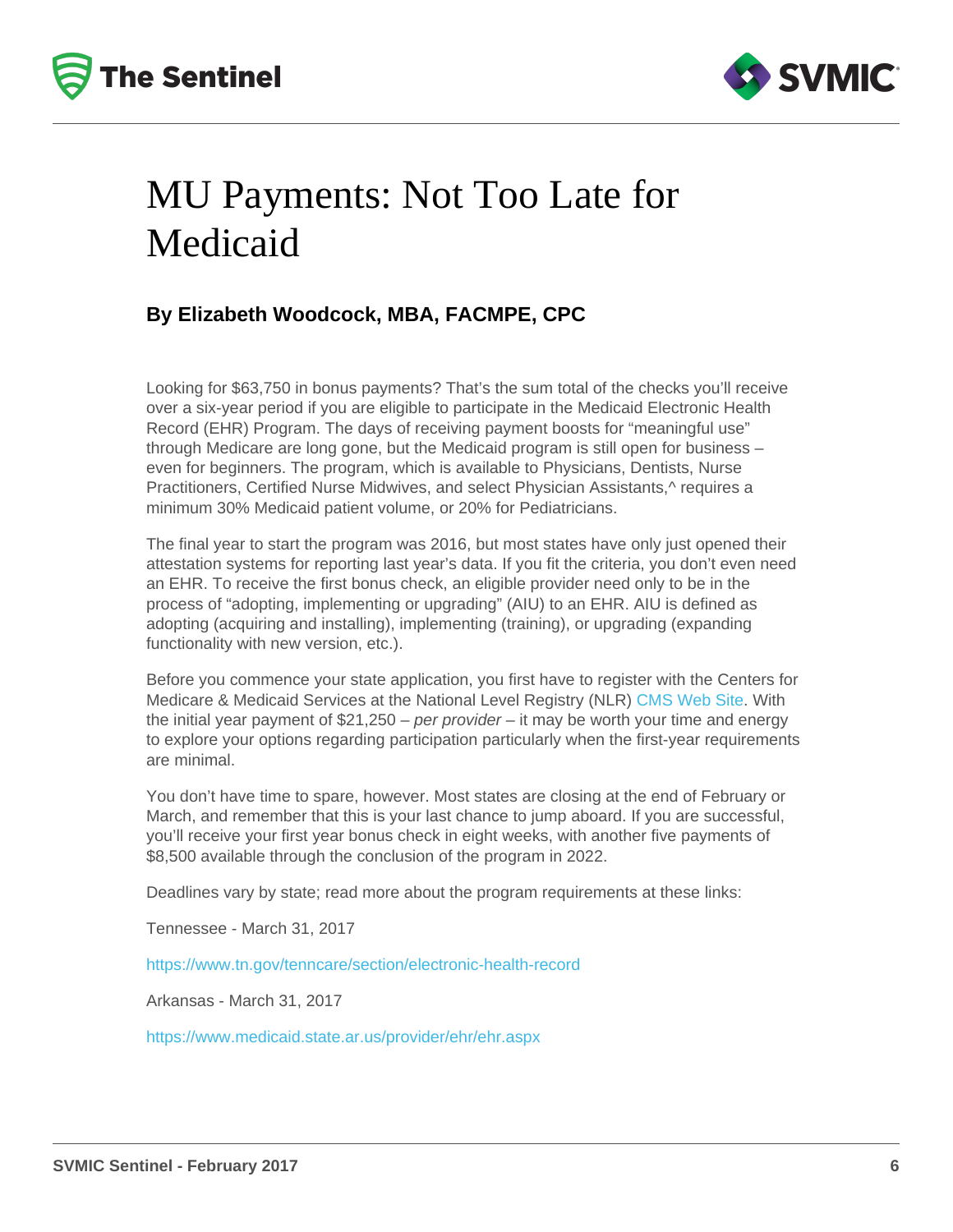Georgia - March 31, 2017

<https://dch.georgia.gov/medicaid-ehr-incentive-program>

Mississippi - April 30, 2017

<https://msehrpip.wordpress.com/>

Kentucky - February 28, 2017 (registration); March 31, 2017 (attestation)

<http://chfs.ky.gov/dms/ehr.htm#register>

^Physician assistants who furnish services in a Federally Qualified Health Center or Rural Health Clinic that is led by a physician assistant.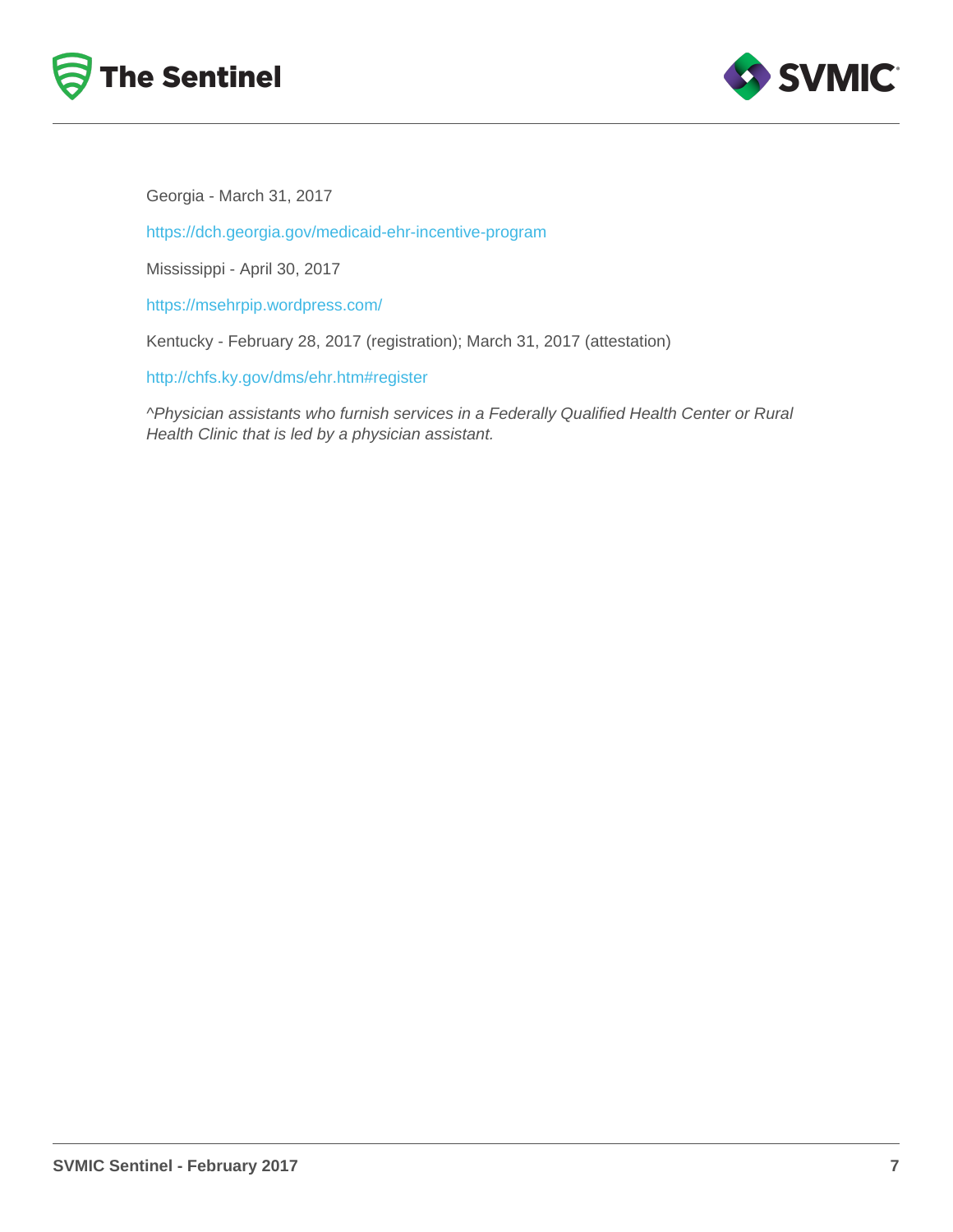



## New Coding Opportunity

#### **By Elizabeth Woodcock, MBA, FACMPE, CPC**

Chronic Care Management (CCM) services offer the opportunity to receive payment for the non-face-to-face services provided to patients by clinical staff. There are certain requirements for billing CCM, one of which is the establishment of a care plan that provides the foundation of the care provided by staff, often over the telephone.

Many physicians rejected this opportunity altogether, given the time and energy involved in creating the initial care plan. The Centers for Medicare & Medicaid Services (CMS) acknowledged this sentiment with the creation of a new CPT® code for the development and initiation of the patient's care plan, to be used by physicians and advanced practice providers. CMS' rationale? Allow the use of a code for "… the CCM initiating visit to account for the work of the billing practitioner in assessing the beneficiary and establishing the CCM care plan."

For use with Medicare patients, G0506 is the "comprehensive assessment of and care planning for patients requiring chronic care management services, including assessment during the provision of a face-to-face service." G0506 is an add-on code, that is listed separately from the primary service. For example, a G0506 can be billed in addition to a 99204. As of January 1, 2017, this CPT® code can be used; however, the code can only be billed once, per patient.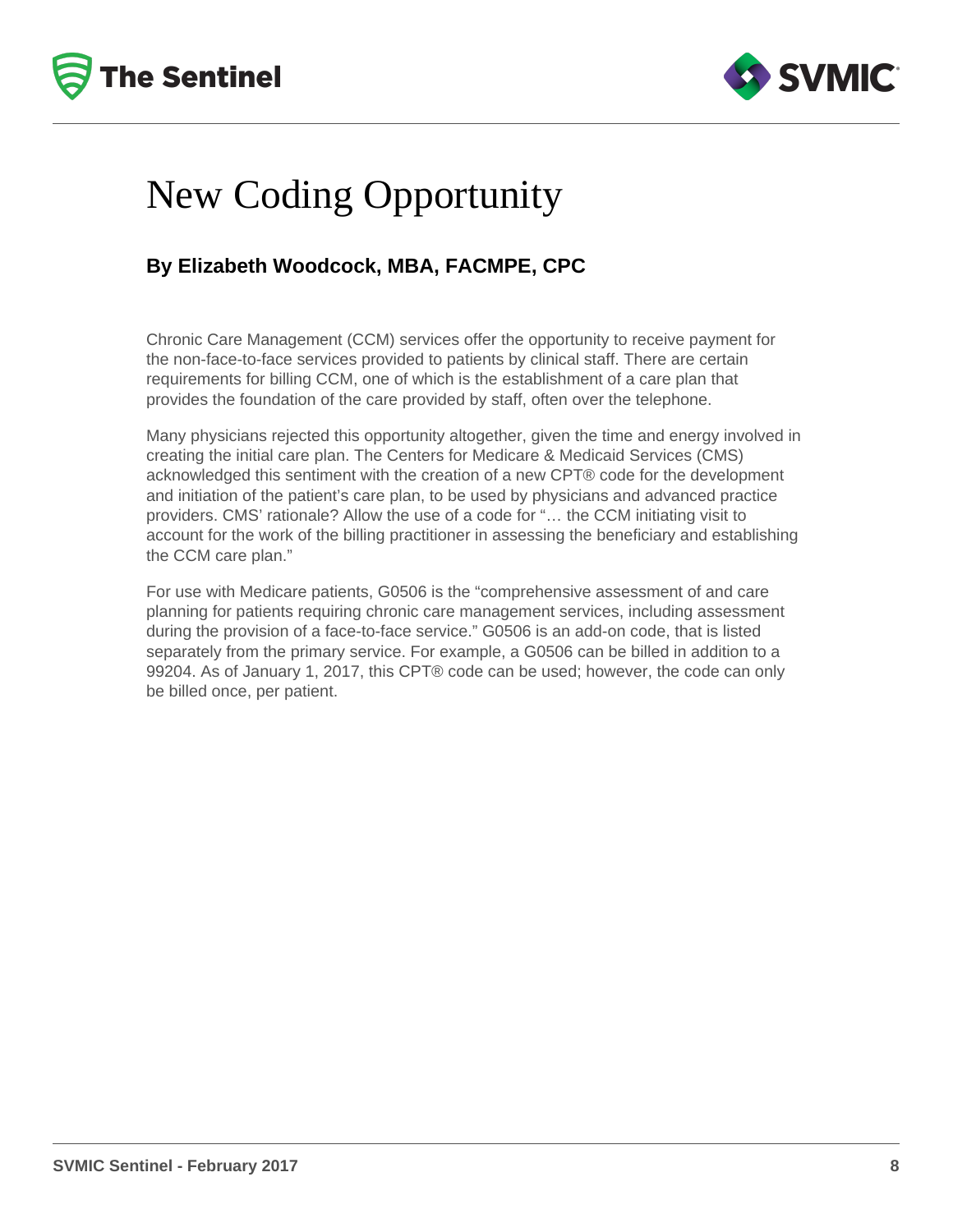



### The Afternoon Sweep

#### **By Elizabeth Woodcock, MBA, FACMPE, CPC**

Morning huddles offer an exceptional method for preparing for the day; however, it's not uncommon for the results to fall short of one's expectations. Even if your reminder calls went out previously, it's likely that you've had a couple of cancellations that morning. Filling empty slots that are mere minutes away is virtually impossible – and it may prove too difficult to ensure that everything is in place for what always seems like a chaotic morning.

Develop a winning combination by adding an afternoon sweep to your daily routine. Every afternoon, ideally between 3:00 and 4:00 p.m., review tomorrow's appointments. Look for gaps in the schedule, and contact patients before you leave the office for the evening to fill those slots.

Whether during the afternoon sweep or via a new office routine, gap management offers considerable benefit. The revenue associated with that appointment isn't lost, and more patients can be accommodated. Don't leave messages; call until you reach a willing patient. Don't just dial anyone – develop a waitlist with patients' names and contact phone numbers, also incorporating the original appointment date in order to effectively purge the list. Alternatively, call patients scheduled a week or two from now and see if they want to be seen earlier. Finally, maintain a record of patients due for a particular service – like their Medicare Annual Wellness Visit – to contact regarding their interest in being seen.

An afternoon sweep offers a cushion of time to not only address gaps but also review the schedule in order to prepare for the next day. This may include scheduling an interpreter, ensuring that equipment is ready, or tracking down an important test result.

Whether huddling or sweeping, always ask the team for feedback about mistakes. Spend a minute revealing the trials and tribulations of the day – and determine how to learn from these challenges.

REMINDER: If you feel that you are being unfairly penalized for the EHR Incentive Program in 2017, or are being fined in error, file a reconsideration application. The Centers for Medicare & Medicaid Services will reconsider the 3% penalty, being applied to all Medicare reimbursement, for the following reasons: new, hospital-based or ineligible professional; PECOS-related issues; hardship; and/or, EHR vendor or MU attestation issue. The form includes a space to provide a brief description. The deadline is February 28, 2017.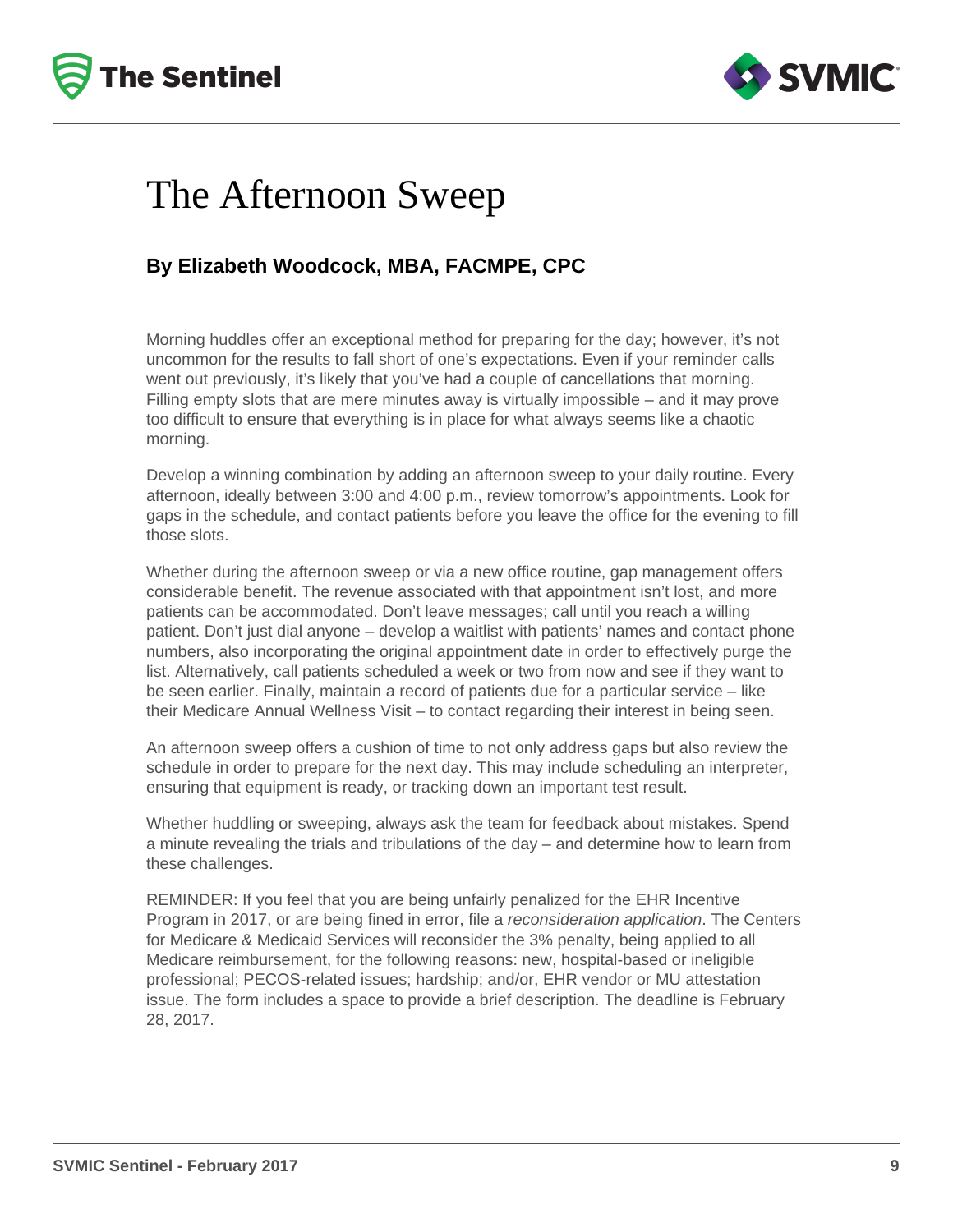# Risk Pearls: February 2017

#### By Julie Loomis, RN, JD

According to the Food and Drug Administration (FDA), it regulates one trillion dollars' worth of products each year or approximately 20 cents on every dollar spent in the U.S. When there is a serious problem with a product, the FDA would like to alert you immediately. The alerts contain actionable information that may impact both treatment and diagnostic choices for clinicians and patients.

Did you know that by signing up for the FDA's Safety Information and Adverse Event Reporting Program, MedWatch, you can report problems that you have had with drugs and other medical products and you can receive safety alerts as soon as they appear on the web site? MedWatch offers an online voluntary reporting form for both clinician and consumer reporting. It also helps you stay informed about the medical products you use, prescribe and administer by sending safety alerts to your inbox. To subscribe, just visit [http://www.fda.gov/Safety/MedWatch](http://www.fda.gov/Safety/MedWatch/default.htm) and sign up.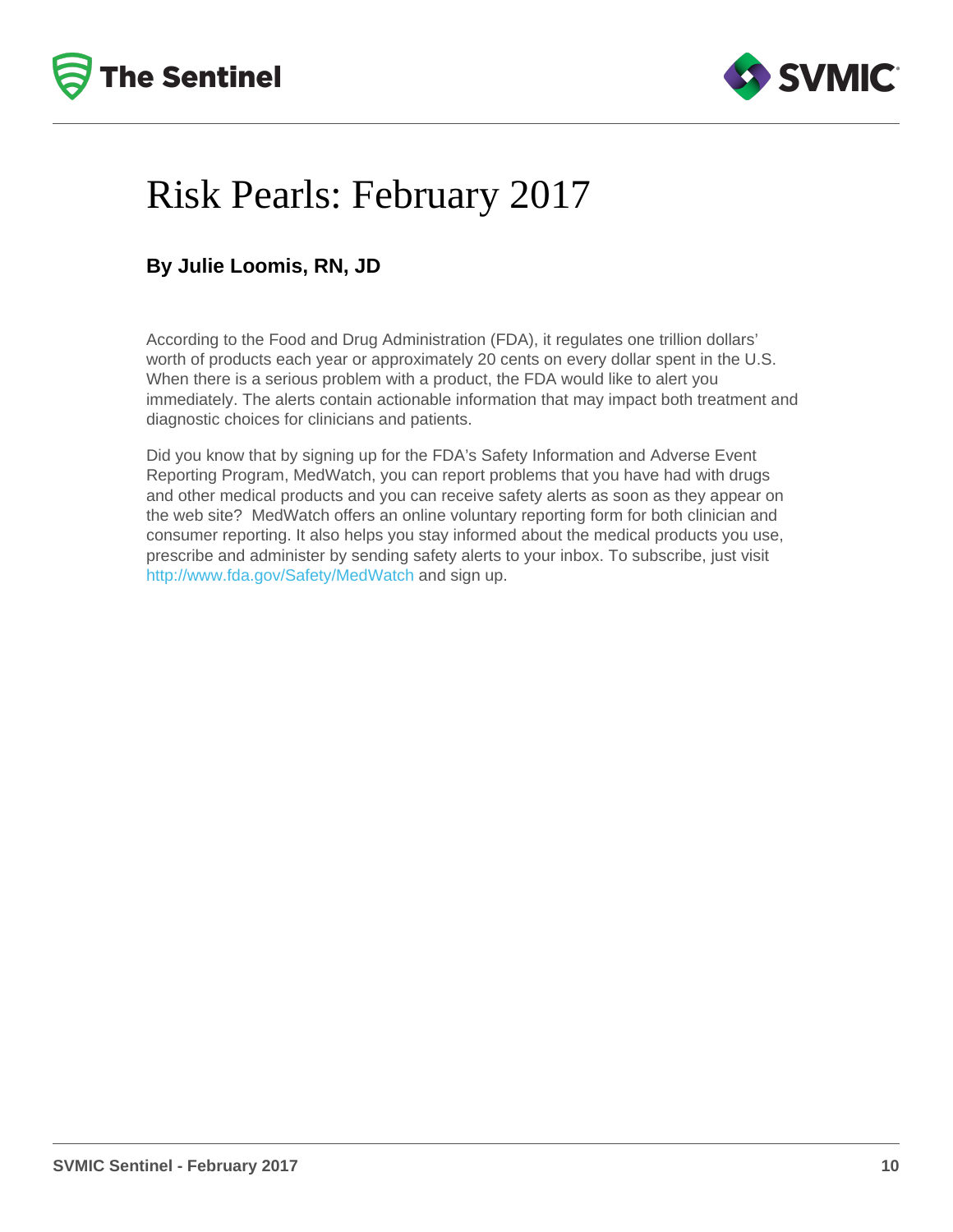



## An Analysis of Urology Closed Claims

### **By Shelly Weatherly, JD**

By Shelly Weatherly, JD, Vice President, Risk Education and Evaluation Services, SVMIC

A review of SVMIC Urology claims from 2009 – 2015, where there was a paid loss on behalf of an insured, reveals that failure to timely diagnose and improper performance of a procedure were the most common noted misadventures. Most often, the diagnostic errors were not the result of lack of knowledge, skill or diagnostic ability on the part of the physician, but rather, as the graph below illustrates, were a product of inadequate documentation, communication breakdowns and poorly designed or ineffective systems.



**DOCUMENTATION ISSUES:** The importance of maintaining a welldocumented medical record, from both a patient care and a risk type unknown<br>management standpoint, cannot be overstated. As the graph above illustrates, documentation issues were a factor in 53% of claims paid in Urology. Of those, 75% involved inadequate documentation, which can have a negative impact on the defensibility of the care provided to a patient. The cases reviewed involved:

- Failure to document abdominal exam findings in a patient experiencing post-op complications related to a perforated ureter
- No documented rationale for using an unconventional surgical approach
- No documentation supporting proper identification of landmarks prior to stapling followed by inadvertent transection of the inferior vena cava
- Failure to document telephone exchanges with the emergency physician and other hospital personnel
- Lack of documentation of specific risks and benefits of the procedure in a case complicated by a bladder perforation

EHR documentation issues were also present in the reviewed cases. In one case, the physician, over the course of several office visits, incorrectly carried over erroneous documentation suggesting a positive study for an enlarging renal mass, which was the basis for a radical nephrectomy. The post-op pathology report revealed no such cancer. During the deposition, the physician admitted to the documentation errors that were the result of the "copy and paste" function of the EHR system. While the physician's failure to review the study prior to taking the patient into surgery was difficult to defend, the documentation errors called the entire record, as well as the physician's credibility, into question.

**COMMUNICATION ISSUES:** Effective communication is essential in establishing trust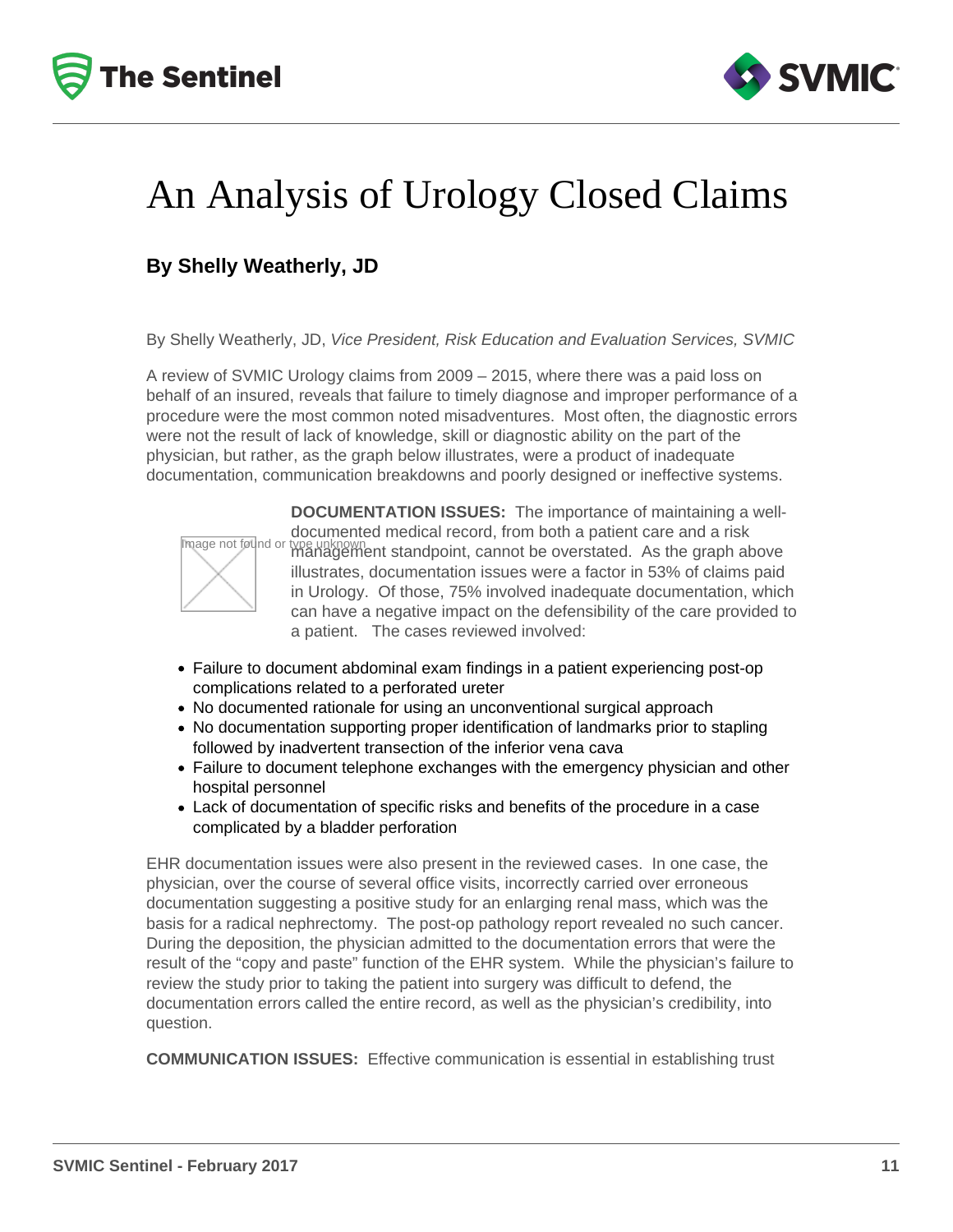



and building good patient rapport, which in turn plays a role in a patient's perception of the quality of care. Communication breakdowns occurred in 47% of the reviewed claims, and the majority of these involved physician-to-patient situations. Examples include:

- Failure to communicate the detrimental effects of smoking to patients undergoing surgery for tumor removal and who subsequently experienced post-op infection and delayed healing
- Failure to clearly communicate the need for follow-up, which resulted in a delay of stent removal and associated infection
- Failure to discuss the risks of infection and bleeding to patients who subsequently developed these known complications following urologic surgery

**SYSTEMS ISSUES:** Effective systems and processes help reduce adverse events and claims by decreasing reliance on memory or informal mechanism alone. Systems failures were an issue in 42% of the analyzed claims. Failure to track and act on test results and missed appointments were a common theme.

In one case, a patient presented to the ED with flank pain, nausea and vomiting. The CT scan was originally read as normal by the emergency physician who referred the patient to a urologist for admission. Thereafter, a radiologist over read the CT scan and found a 2x3 cm kidney lesion, which he reported to the emergency physician. The admitting urologist was unaware of this information. He noted in his admission history & physical that the CT scan revealed "no obstruction or stone" and listed the diagnosis as "patient passing a kidney stone". The patient was discharged, never having received information about the abnormal CT scan. Two years later, he underwent a radical nephrectomy for renal cancer.

Another example involved a patient who underwent a cystourethroscopy for complaints of hematuria. Urine cytology was collected which revealed malignant cells. However, the report was not transmitted to the office, nor did the lab call the office to report the critical finding. There was no internal tracking in place to alert the physician of the missing test result. A return visit in six months was scheduled, but the patient failed to keep his appointment. Again, the office had no system to follow-up on missed appointments. Nearly a year later, the patient self-referred to another urologist who diagnosed bladder cancer with brain metastasis.

Also observed in the cases reviewed were wrong site procedures. One case involved a urologist removing the wrong kidney. Instead of reviewing the CT films prior to the nephrectomy, the surgeon relied on the radiology report that incorrectly cited the lesion on the right kidney instead of the left. Another case involved a wrong side ureteroscopy with stent placement. A review of the events revealed that there was no time out, the site had not been marked, and the wrong CT scan was on the screen.

#### **LESSONS LEARNED:**

Document clearly, completely, and accurately, and include the following: a comprehensive medical and family history; the chief complaint or purpose for the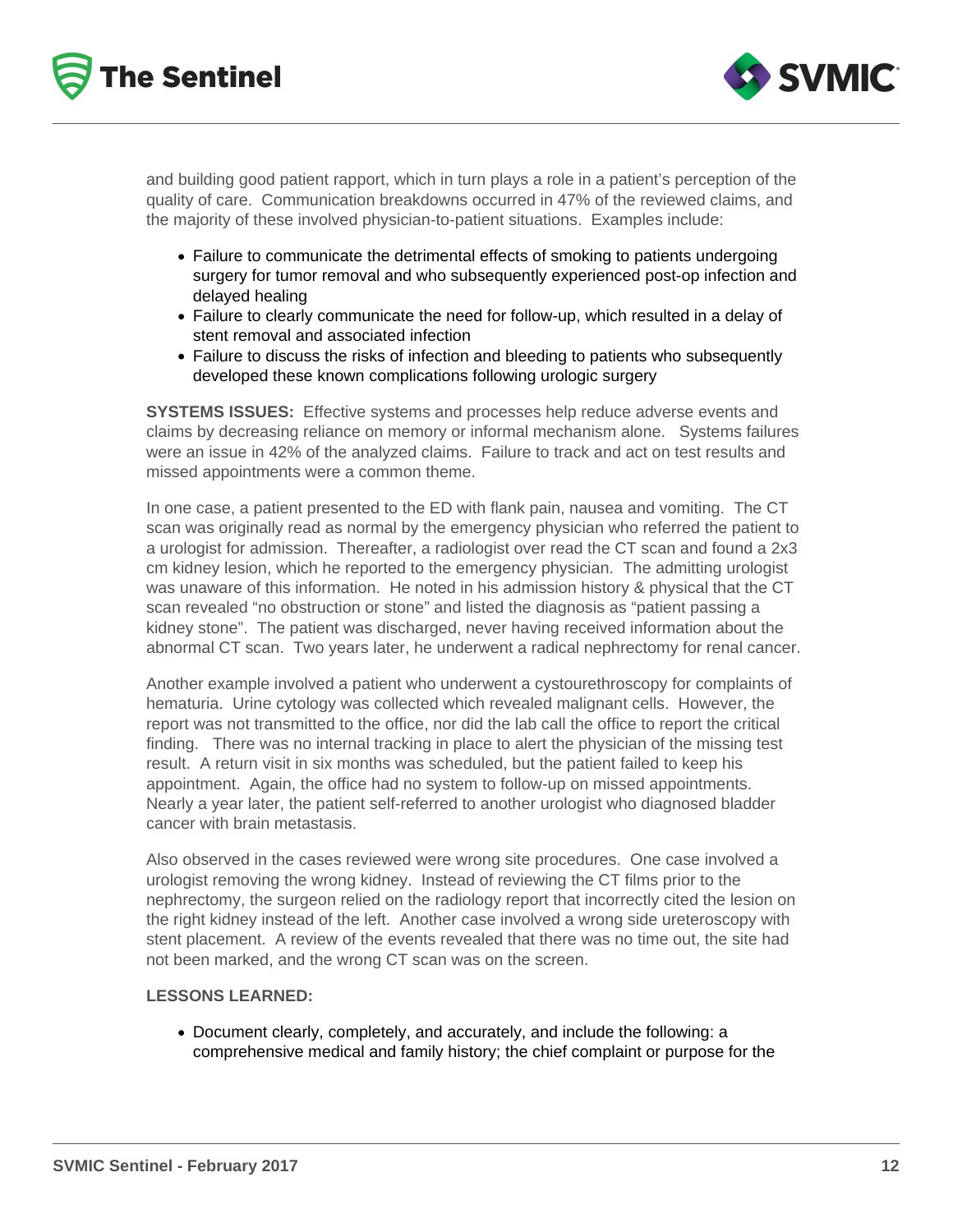



visit; all relevant positive and negative clinical findings; your diagnosis or medical impression; the decision-making process for the clearly defined treatment plan; and all relevant instructions and information given to the patient regarding such treatment plan.

- Document all telephone communication with patients and with other providers, including evening and weekend phone calls.
- If using an EHR, review and correct all documentation that may have autopopulated or been carried over from a previous visit to ensure it is an accurate reflection of the current office visit assessment.
- Engage in a full and clear discussion with patients about the nature of their medical condition, the recommended treatment plan and the risks, benefits, alternatives, and expected outcome. Be careful not to educate above a patient's comprehension level. Be sure the details of all discussions with patients are documented in office records rather than relying on hospital consent forms, which are not procedurespecific and may not capture all details of a conversation.
- Communicate and document follow up instructions, warnings and relevant discharge information to patients. Be sure to convey such information in terms clearly understandable to non-medically trained individuals.
- In order to ensure proper follow-up for patients who require a return office visit, schedule such patients before they leave the office or the hospital and provide a reminder card with date and time.
- Be sure you have an effective tracking method for all lab tests and diagnostic imaging. If a test or consult is important enough to order, it's important enough to track and personally review.
- To promote continuity of care, implement a system to ensure abnormal test results are clearly flagged for follow-up.
- Implement a tracking system for patients who miss or cancel scheduled appointments so that appropriate efforts are made to contact the patient and reschedule the appointment in situations where the patient may suffer if treatment is delayed or where the treatment or medication must be monitored closely.
- There should be a consistent method for notifying patients of ALL test results and instructing them to call the office if they have not received the results within the expected timeframe.
- If using a tasking system for interoffice communication, be sure to have a surrogate reviewer assigned to open task boxes and review messages for anyone not in the office.
- Educate staff to communicate "critical values" verbally rather than relying on tasking.
- Personally review all diagnostic images as well as radiology reports.
- Review results for all tests ordered preoperatively to ensure that any abnormalities receive proper follow-up.
- Use the Joint Commission's protocol designed to prevent wrong patient/site/procedure surgeries by verifying patient identification, marking the surgical site appropriately with the patient/representative prior to surgery, and perform a timeout to review relevant aspects of the procedure with the surgical team and complete the verification process.